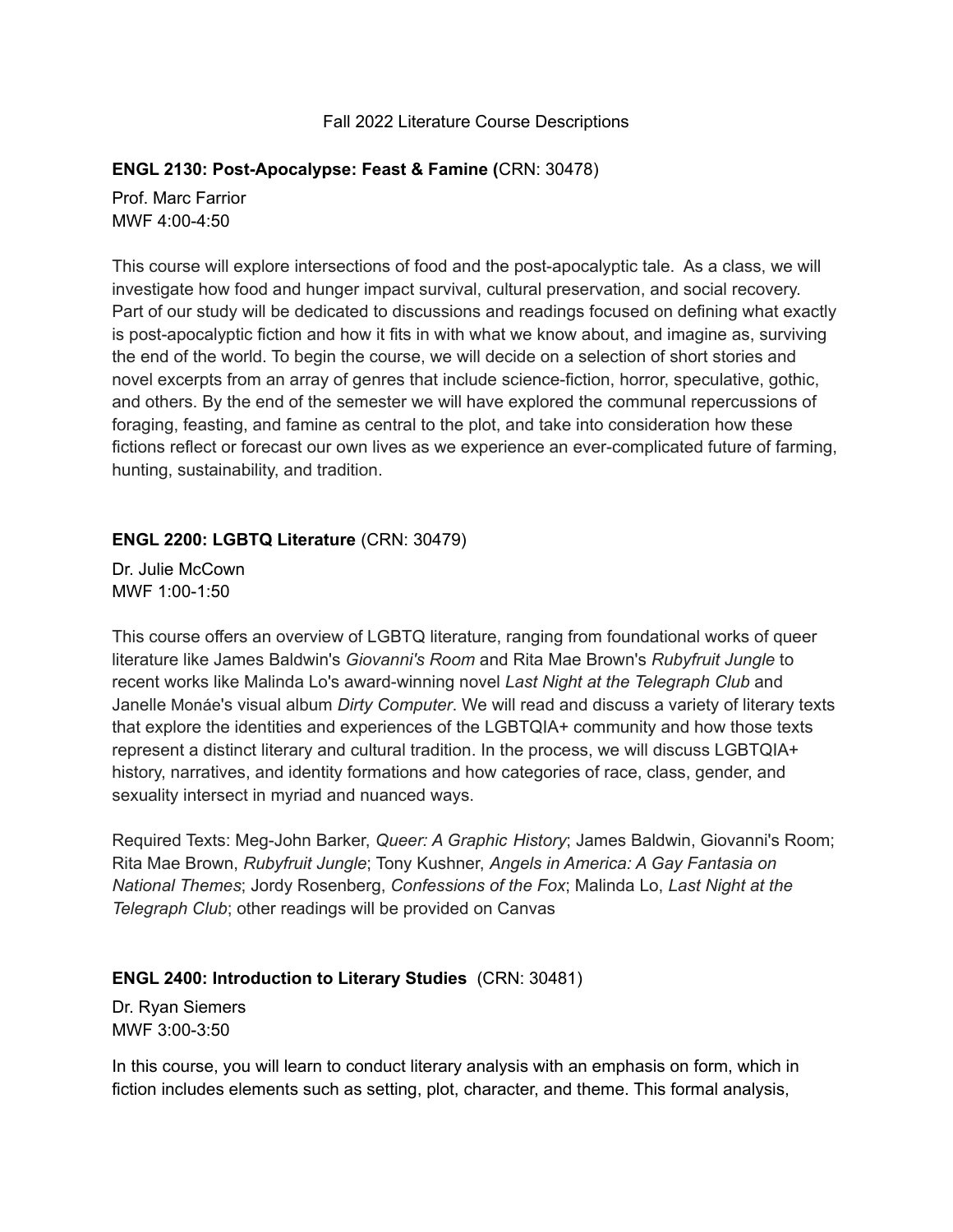referred to as "close reading," is fundamental to the critical study of literature and to the craft of creative writing. Also fundamental is an understanding of genre. Literary works follow, and oftentimes resist or reinvent, generic conventions. We will discuss and analyze literary works in each of the three major genres: poetry, fiction, and drama. You will become familiar with the conventions of these genres and with the related terminology.

# **ENGL 2700: Introduction to Critical Theory** (CRN: 30482)

Dr. Nozomi Irei TuTh 11:30-12:45

An introductory course in the reading and application of literary theory, which provides a survey of major critical methodological approaches. This course is designed to train students how to navigate and engage with critical and theoretical works that are foundational to the study of literature and the humanities today. We will start with a very brief overview of the philosophical tradition—this is crucial to an understanding of the development of Western thought and, therefore, the current concepts of "theory." The course will then highlight a variety of works that are significant in shaping different theories and movements. In order to facilitate engagement with these readings, we will read Kafka's short story, "The Metamorphosis" to "test out" and explore various theoretical approaches. In addition, the course will provide an opportunity to explore the theories in conjunction with other literary works (e.g., Homer's Odyssey, Sophocles' Oedipus Rex) and a variety of other kinds of texts: poems, cinematic texts, paintings (e.g., "Las Meninas"). We will study the specificity of philosophy, theory, criticism, literature, poetry, and visual texts—noting their differences and intricate relationships. Various assumptions will be questioned, including the usual definitions of terms such as language, art, culture, and literature. Different values and points of view will be discussed with due respect at all times.

# **ENGL 3210: American Literature I** (CRN: 30488)

Dr. Julie McCown MWF 10:00-10:50

A survey of American literature from its roots to the Civil War. Unlike a more traditional survey that moves through dozens of writers at a rapid pace, this course focuses on just thirteen of those writers. Readings will include both canonical and non-canonical works, as well as texts that might fall outside of traditional notions of what counts as "Literature." We will read poetry, novels, short stories, autobiographies, essays, and even an early American almanac. Particular attention will be paid to the development of distinctly American voices and identities, including the development of American gothic fiction (Charles Brockden Brown, Victor Sejour, and Washington Irving), the American novel (Hannah Webster Foster and Fanny Fern), American poetry (Anne Bradstreet, Walt Whitman, and Emily Dickinson), and the experiences and testimony of Black and Indigenous Americans (Benjamin Banneker, Jane Johnston Schoolcraft, and Harriet Jacobs).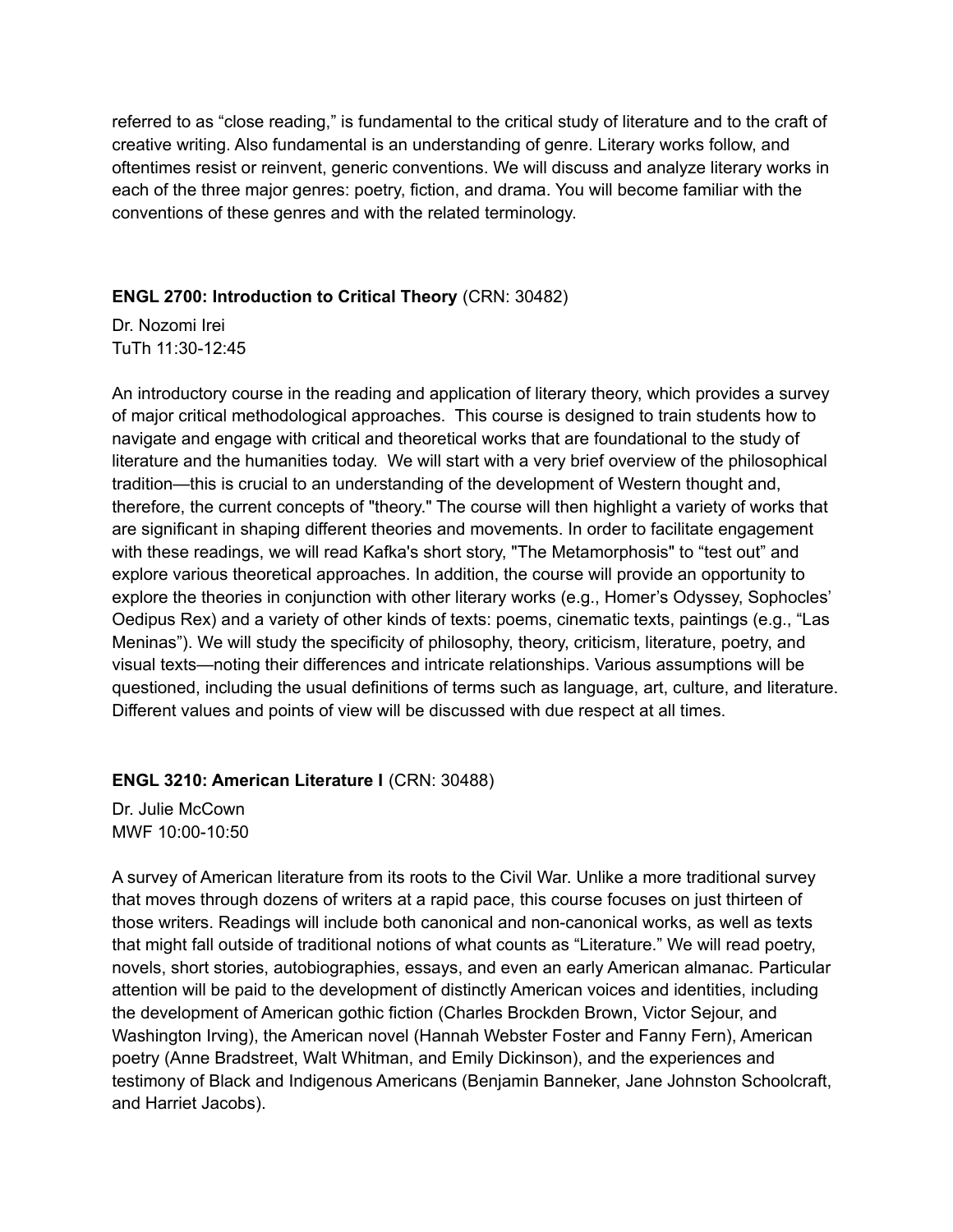#### **ENGL 3220: American Literature III** (CRN: 30489)

Dr. Nicole Dib MWF 3:00-3:50

This course surveys American literature from 1945 to the present, and is structured chronologically as well as thematically. We will study representative works of American literature from culturally, socially, and ethnically diverse writers, with a focus on fiction and through a range of genres including novels, plays, comics, poems, and short stories. Together we will consider how literature reflects and shapes the experiences of Americans from the mid-twentieth-century to the present, and we will study the political and social movements of the times alongside the literature. We will also think about how different genres and styles of literature depict social struggles, and how fiction in particular has been a way to resist social inequities and imagine new ways of being in the world. Texts may include Arthur Miller's *Death of a Salesman*, Patricia Highsmith's *The Price of Salt*, James Baldwin's *The Fire Next Time*, Toni Morrison's *Beloved*, Julie Otsuka's *When the Emperor was Divine*, Louise Erdrich's *The Round House*, Victor Lavalle and Dietrich Smith's *Destroyer*.

### **ENGL 3235: British Literature II** (CRN: 30492)

Dr. Jessica Tvordi TuTh 8:30-9:45

A study of British literature from the Jacobean through the Romantic era. Readings will include both canonical and non-canonical works.

### **ENGL 3270: World Literature: Story-Telling** (CRN: 30493)

Dr. Nozomi Irei TuTh 1:00-2:15

A variable topics study of non-Western literatures, which may include African, Chinese, Indian, Japanese, Middle Eastern, Aztec and other texts in translation, with significant emphases on one of these literatures.

We often hear of how everyone has a "story" to tell. However, what might that really mean, e.g., how is a "story" different from a raw chronicling of "events" or "experiences"? This course will study the various kinds of storytelling and their developments, expanding our scope beyond the transition from oral narratives to written text. For instance, we will examine the move from tradition being the "authority" in narrative to the *histor* as "investigator"--rather than mere chronicler–lending "authority" to the narrative (Kellogg and Scholes 242). We will investigate how different narrative forms present stories and how this is tied *dynamically* to the concept of literary genres and modes—even to the postmodern concept of the impossibility of telling stories, as Blanchot suggests. We will look to Kellogg and Scholes' foundational study, *The Nature of Narrative,* as a guide to read texts from a variety of historical and cultural contexts; and mediums. Some questions we will consider: How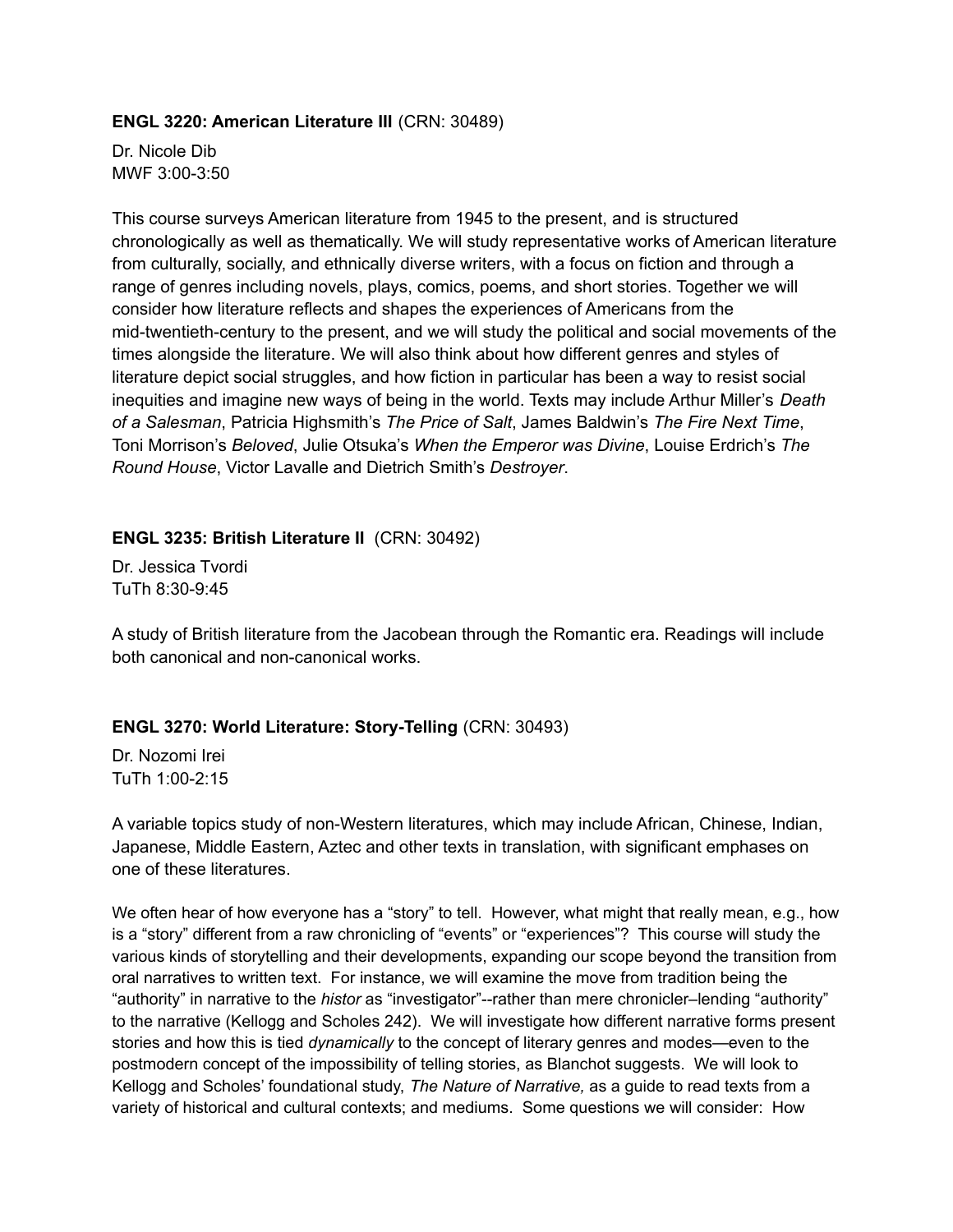might stories become subsumed into "literature"? In most "western" cultures, concepts of the self and "I" often remain unquestioned, but what happens to storytelling in a culture or language where the "I" of the storyteller or the characters does not necessarily coincide with a narrative agent or subject? Some texts we may consider: Abe's *Woman in the Dunes* or Mishima's *Five Modern Noh Plays;* Akutagawa's "In a Grove" and/or "Rashomon"; García Márquez's "I only came to use the phone"; Gogol's *Petersburg Tales; Ramayana* (selections); Salih's *Season of Migration to the North*; Silko's *Ceremony;* Soyinka's *The Strong Breed; Sunjata*; *A Thousand and One Nights* (selections) Wu's *The Journey to the West* (selections); Zeami's *Atsumori.*

## **ENGL 4110: Lit. Genres: Speculative Fiction** (CRN: 30501)

Dr. Nicole Dib MWF 1:00-1:50

This course dives into the world of speculative fiction, an umbrella term (that is sometimes contested) for a grouping of genres that includes science fiction, fantasy, and dystopic fiction. We will think about how fiction invites possibilities for imagining new worlds—both inviting and otherwise—and how literature has been a space to grapple with the ethical issues linked to technology, human and environmental relationships, life and death, racism, identity, and other topics. We will pay particular attention to the genre cues of speculative fiction, and together we will both define and negotiate the expectations for fiction that speculates on what is possible in our world and outside of it. Texts may include Mary Shelley's *Frankenstein*, Margaret Atwood's *Oryx and Crake*, Kazuo Ishiguro's *Klara and the Sun*, Octavia Butler's *Kindred*, Philip K. Dick's *Do Androids Dream of Electric Sheep?*, Rebecca Roanhorse's *Trail of Lightning*, and others.

# **ENGL 4310: Major Authors: Joyce and Woolf** (CRN: 30513)

Dr. Ryan Siemers MWF 2:00-2:50

This course focuses on two giants of literary modernism, James Joyce and Virginia Woolf. Born eight days apart in 1882 and dying in 1941, Joyce and Woolf revitalized fiction by pioneering narrative techniques such as stream-of-consciousness prose to better represent human psychology. Their project, as Woolf put it, was to "record the atoms as they fall upon the mind in the order in which they fall." This narrative delving into the mind did not collapse into solipsism, however, for both Joyce and Woolf saw the particular as containing the universal. To get closer to an individual mind, in other words, is to better understand human interconnectedness and life in general. Finding the universal in the particular seems especially relevant in our own isolating times. Texts may include *Dubliners* and *A Portrait of the Artist as a Young Man* by Joyce, *Mrs. Dalloway* and *Orlando* by Woolf, and supplemental readings—such as *Eminent Victorians*, an unflattering account of some of the heroes of the prior generation; and *The Long Week-End*, a social history of the interwar period published just after the outbreak of World War II—to place Joyce and Woolf in their cultural milieu.